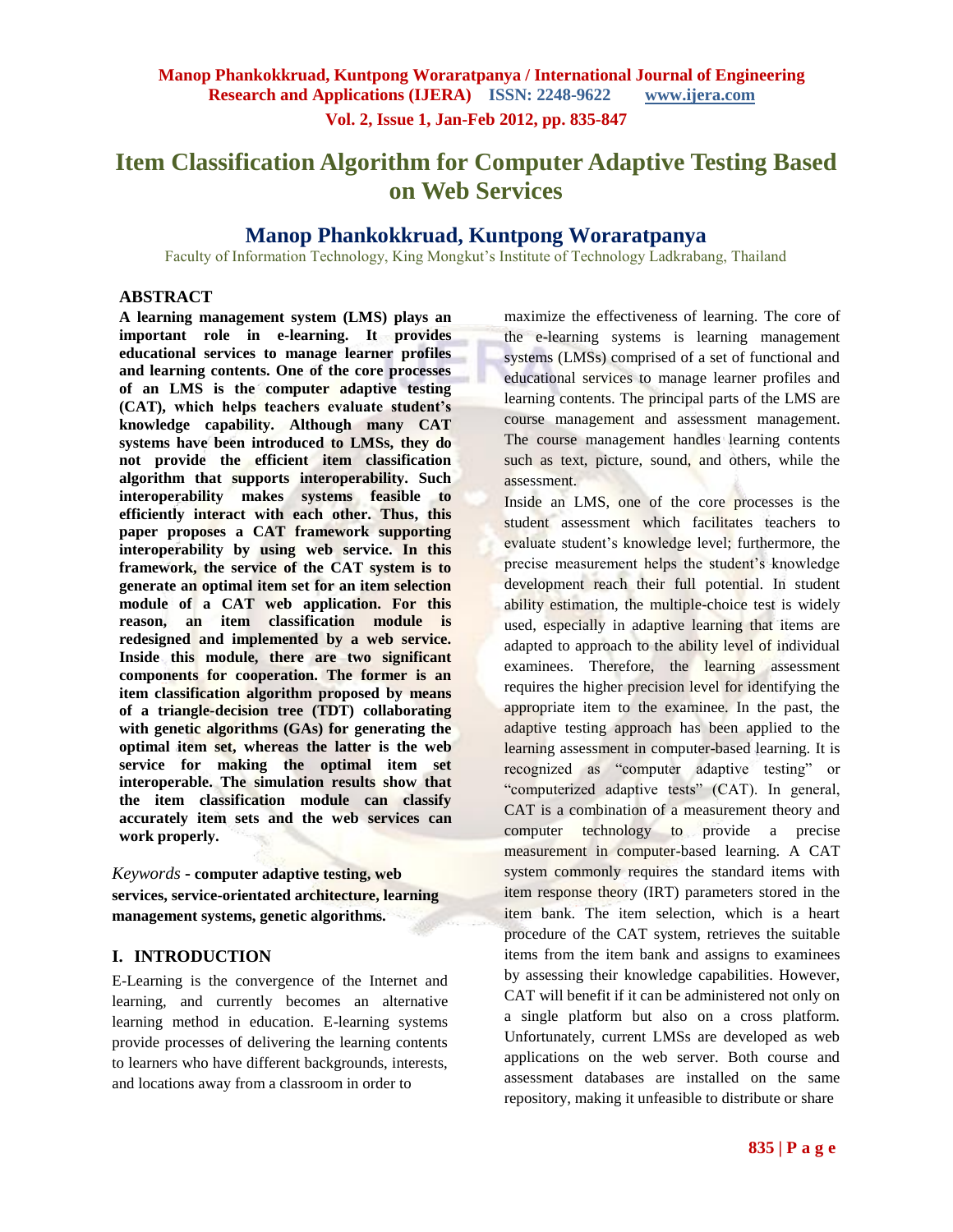



Figure 1: Problem formulation schemes (a) principal components in an LMS and (b) a conventional CAT system.

this information to the others. In addition, existing LMSs do not support the interoperability for information interchanges on across different platforms. For this reason, this paper proposes web service strategies to extend LMS capability in an assessment module to support platform independence.

For developing web services for CAT systems, the following factors are essential; an item-set requirement for adaptive testing and a decisionmaking technique for an item selection. In item selection module, the recognized decision-making technique is a binary tree [1][2], which is implemented in CAT systems for retrieving suitable items to examinees. However, the item-set requirement of the binary tree is  $2<sup>n</sup> - 1$ , where n is a number of items. Suppose that, in adaptive testing, the requirement of a number of items is 10, so the total item-set requirement of the binary tree is 1023. It is evident that the binary tree is impractical when a number of items are increasing. Furthermore, the binary tree cannot represent transitive relationships of the adjacent nodes of the items in the decision tree. Thus, generating an optimal-decision tree is difficult. Such drawbacks can be eliminated by implementing the decision-making procedure with a suited tree structure. One of the practical solutions is a triangle decision tree (TDT) applying to the CAT systems [3]. In TDT structure, each item is classified into the right location node by determining decision parameters in order to generate an optimal tree. Nevertheless, each node consists of multiple decision parameters. This



Figure 2: Web service strategy to provide the interoperability in CAT systems.

leads to the difficulty of an item classification. Hence, Genetic Algorithms (GAs) [8], which is an efficient method to solve complex optimization problems, is used so that the optimal-item tree is automatically generated. Consequently, the collaboration of TDT and GAs makes the item classification accurate and supports the interoperability.

The remainder of this paper is organized as follows. Section 2 describes the problem formulation. Computer adaptive testing based on web services is proposed in section 3. In section 4, the simulation system is implemented. The simulation results are discussed in section 5. Finally, the conclusions and future works are presented in section 6.

## **II. PROBLEM FORMULATION**

An LMS mainly consists of a course management system (CMS) and a computer adaptive testing (CAT) system as shown in Fig. 1(a). CMS is made use of managing learning contents while CAT is made use of managing the learner testing. However, with rapid development of the Internet and technology, the capabilities of CAT and LMS should be enhanced to support the change of technology. Thus this paper identifies the research problems oriented toward improving the existing CAT and LMS systems.

CAT is a combination of a measurement theory and computer technology to provide a precise measurement in computer-based learning. A CAT system requires the standard items with IRT parameters stored in the item bank and the decisionmaking procedure to assign the suitable item to each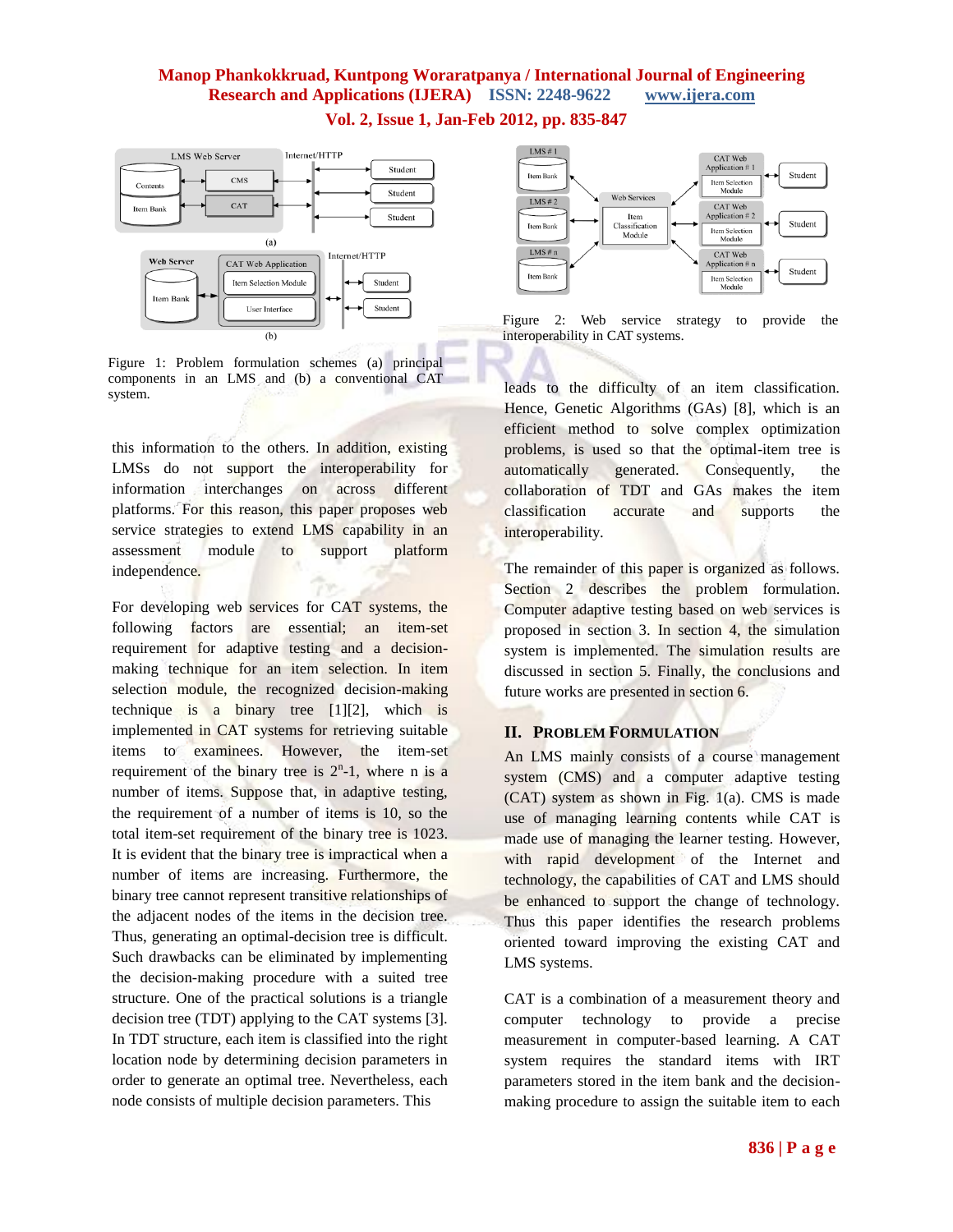examinee. Nevertheless, a conventional CAT system and an item bank are installed in the single LMS server which does not provide interoperability as shown in Fig. 1(b). This makes it difficult to distribute, exchange, and share information. Fortunately, with technology development, web services can fulfill such a requirement as depicted in Fig. 2. In order to achieve this scheme, the principal components of CAT systems are investigated so that they can perform on across different platforms of LMSs and servers. The item bank and item selection module commonly cooperates in the same place. Based on the interoperability, however, they are decoupled, but exchanged and shared information via item classification module implemented as a web service.

The heart of conventional CAT systems is an item selection procedure, which is usually represented in different forms of decision trees. However, when the item bank and item selection procedure are decoupled, it needs an intermediate module so as to transfer the suitable item set from the item bank to the remote item selection module. Such an intermediate module requires the appropriate decision tree structure and supports the interoperability. From preliminary studies, many CAT systems have been introduced [5][6][7], but there are no appropriate decision trees to support such a requirement. Hence, this paper proposes an item classification module made use of a triangle decision tree (TDT) collaborating with Genetic Algorithms (GAs) to support the interoperability using web service strategies. Based on the TDT structure, tree characteristics and decision rules are defined. Then each item is evaluated and classified into the suited position node in order to generate an optimal decision tree. However, each node consists of statistically complicated information and decision parameters. This leads to the trouble of classifying the IRT parameters, which are multiple variable problems, to generate the optimal item tree. In addition, the complication of a node classification depends on the number of items in a tree structure. That is, the more items, the more complicated classification occurs. This difficulty is one of the optimization problems. The effective method is GAs which has been extensively used to solve complex optimization problems, especially decision rule problems [8][9]. Therefore, this paper applies GAs to resolve this problem so that an optimal-item tree is automatically generated. Nevertheless, since the number of nodes in the TDT structure is directly proportional to the number of tree levels, the larger number of tree levels unavoidably requires heavy computational time. This drawback is overcome by dividing a set of items into the smaller trees and using the multi-step decision method [10].

Current LMSs do not support the interoperability for content sharing between LMSs and across different plat-forms. This becomes a limitation of LMSs. Some solutions [11] have been introduced to eliminate this drawback by identifying the essential services and defining all functionalities needed for the interactions between the services. These services provided a common interface between various components to the delivery of learning resources to learners. Nevertheless, the difficulty is still remained, because of the incompatibility of the different vendor components. The interconnection between heterogeneous systems does not make it easy, since existing systems are heavily dependent on some certain operating systems and are built in the homogeneous network. In addition, there exist some difficulties to develop the platform independence for web applications, which need to support some specific features in LMSs. Also, the solution is not flexible in adjusting a data structure and does not provide interoperability.

In order to overcome this trouble, a web service strategy is applied to existing standard LMSs to extend them with the new functionality. Based on a web service concept, an interchange of learning information between LMSs and other applications requires a well-suited ser-vice-orientated architecture (SOA). Thus, the SOA needs to design, identify, and create the essential services to support LMSs and CAT web applications for communicating with each other. This paper identifies the functionality needed to enhance interoperability in the subsection 3.2.

#### **III. METHODOLOGY**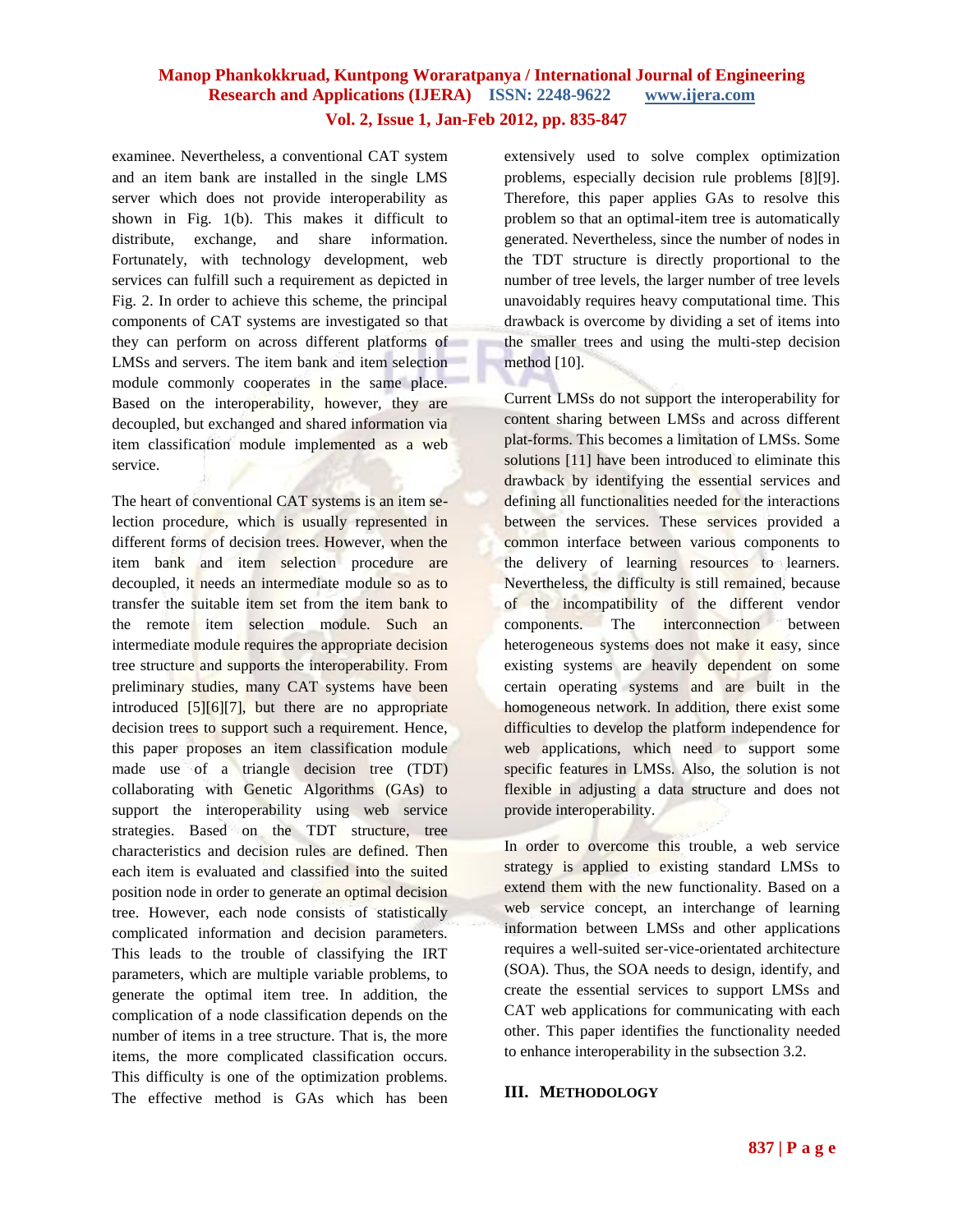

Figure 3: A logical flowchart of computer adaptive testing based on web services.

This section describes the components of the computer adaptive testing based on web services, including TDT and GAs procedure, web service, and SOA. Each component of the proposed method is explained in the following subsections.

#### **3.1 Computer Adaptive Testing Framework**

A logical scheme of computer adaptive testing based on web service is graphically depicted the principal components in Fig. 3. Such a scheme consists of the item bank, item classification module, and computer adaptive testing module. The proposed scheme differs from the traditional CATs in that the item bank and item selection procedure are decoupled and installed in different servers.

The item bank on the SERVER-1 is a database that collects and stores items. Each item consists of several testing parameters; question, multiple-choice, answer, and IRT-parameter. Since the efficiency of an adaptive testing system depends on the quality of items, all items have to be calibrated and evaluated the IRT parameters by experts. Moreover, the item bank has to provide sufficient items to supply during a test and cover topics and difficulty levels. Such an item bank also supports testing information to an item classification module, which is a core component in generating a TDT item set for item selection procedure at a remote server, SERVER-3. On the SERVER-2, the item classification module is developed by means of web service technology. It consists of TDT, GAs, and SOA. TDT is a symmetrical decision structure for classifying items to each decision node. It requires the more effective

method to generate the optimal-decision tree. Here, the suitable approach is GAs applied to TDT. In addition, SOA is designed as the data structure of the TDT item set for delivering to a connected CAT system.

On the SERVER-3, a computer adaptive testing module is the online assessment software to work with the adaptive testing. For student assessments, the operation starts with assigning a moderate difficulty item to the examinees. Then the response from such an examinee is evaluated. Then the item score is immediately updated. If the answer is correct, the test statistically estimates the student's ability with the higher scores than the previous estimation and the item selection procedure retrieves a question that matches to the examinee's ability with the higher difficulty. Conversely, a question with the lower difficulty is presented. Predicting and updating the student ability is based on all prior answers. This operation is repeated until a maximum number of items are reached or the ability estimation is done.

#### **3.1.1 Triangle Decision Tree**

In general, the significant requirement of a CAT system is providing an effective decision tree for item bank retrievals. However, in order to make the CAT system available to perform on across different LMS platforms, the CAT service is evidently identified. In this paper the CAT service is generating an optimal decision tree for an item selection procedure, since the CAT web application is isolated from the item bank as shown in Fig. 3. This makes the decision tree structure and its property important to support the service. Therefore, the structure and property of TDT is firstly analyzed. Unlike the classical binary tree shown in Fig.  $4(a)$ , TDT is a graphical decision tree model as depicted in Fig. 4(b). Its structure is composed of nodes and branches. A node represents testing parameters, whereas a branch indicates the value of target parameters. Each node has only two branches; left and right branches, for child nodes. The left branch denotes a wrong outcome while the right branch denotes a correct outcome. For instance, at the current node (root node), the next item of item number 1 is item number 3, if the answer is correct. On the other hand, the next is item number 2, if the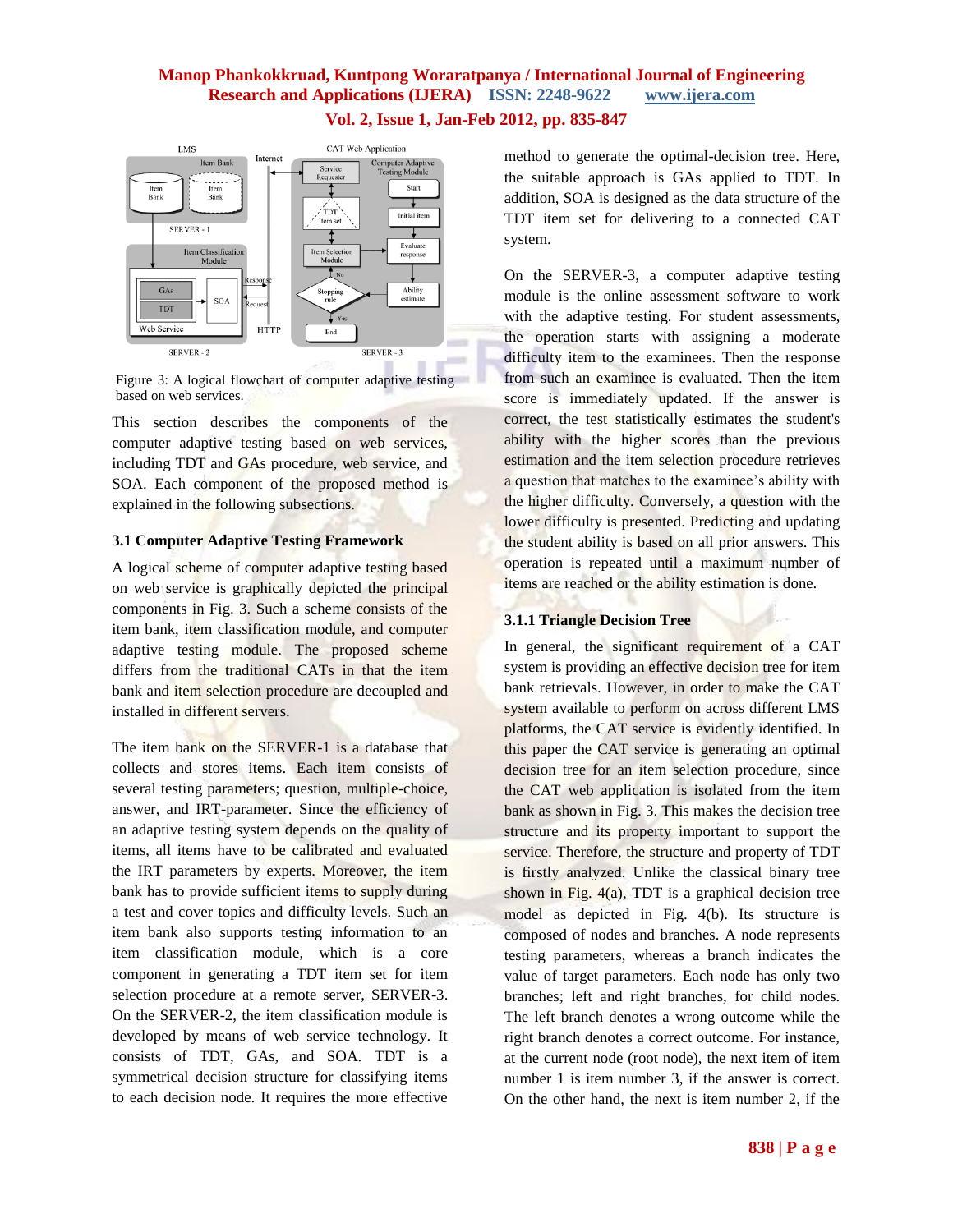answer is wrong. Each node represents three IRT parameters; discrimination, difficulty, and pseudoguess, respectively, as shown in Fig. 4(b). For decision paths, the root node is the starting point of TDT and moves down through the tree branch corresponding to the value of the parameters. With this structure, the items are classified and an optimaldecision tree is generated. Moreover, only one solution is obtained.

In practice, IRT parameters of each item, including discrimination, difficulty, and pseudo-gauss, are determined and located at the suited node. However, the IRT parameter mapping is an essential process to automatically generate the optimal-decision tree. To do this, in the first phase the characteristics of the TDT structure are analyzed in the form of a mathematical model. With symmetrical structure of TDT, the number of items, M, can be calculated by equation (1).

$$
M = 1 + 2 + 3 + \dots + n = \frac{n}{2}(n+1)
$$
 (1)

where n is the number of levels.



Figure 4: Decision tree structures (a) a classical binary tree, and (b) a TDT structure with IRT parameters: a, b, and c, respectively.

In general, the number of items, M, in the TDT structure denotes the minimum requirement of the number of items for the item bank. Simultaneously, the number of levels, n, represents actually the number of items for the test. Basically,  $M > n$ . For instance, if TDT has four levels  $(n = 4)$ , the number of items for this tree is 10. Compared with the binary tree structure, the minimum requirement of items is 15 as illustrated in Fig. 4(a). This shows that increasing the number of levels in the binary tree leads to exponentially grow the minimum requirement of items in the item bank.

In the second phase, the testing parameters have to be obtained their relationships in order to generate the TDT structure in an optimal form. In Fig. 4(b), the difficulty of IRT-parameters is set up to the highest priority of the decision, while discrimination and pseudo-guessing are the minor decision parameters as recommended in [12][13]. The relationship between nodes and branches in TDT can be arranged as shown in Fig. 5(a). A relationship between one parent and two child nodes is determined by equation (2), whereas a relationship between nodes in the same level is obtained by equation (3).

| $b_{i+1,j} < b_{i,j} < b_{i+1,j+1}$ | (2) |
|-------------------------------------|-----|
|                                     |     |

$$
b_{i,1} < b_{i,2} < ... < b_{i,j}
$$
 (3)

where  $b_{i,j}$  is the item difficulty of i<sup>th</sup> level in j<sup>th</sup> order. This relationship called "transitivity" is very important rules to maintain the TDT structure to be optimal. Furthermore, the optimal TDT structure can be expressed ability patterns of examinees in the form of route tracking as demonstrated in Fig. 5 (b). If a route tracking trend falls into the right-hand side of TDT, it implies that the examinees' ability is higher. Otherwise, the examinees' ability is lower.

Finally, based on the structure illustrated in Fig. 4 and Fig. 5, a comparison between a binary tree and TDT can be summarized in Table 1. The advantage of TDT can be described as follows. TDT has exactly a number of nodes; this implies that teachers can accurately assign a number of items for each part of testing. TDT has the transitive relationships between items in the same item set and the same level as illustrated by equation (2) and equation (3). Such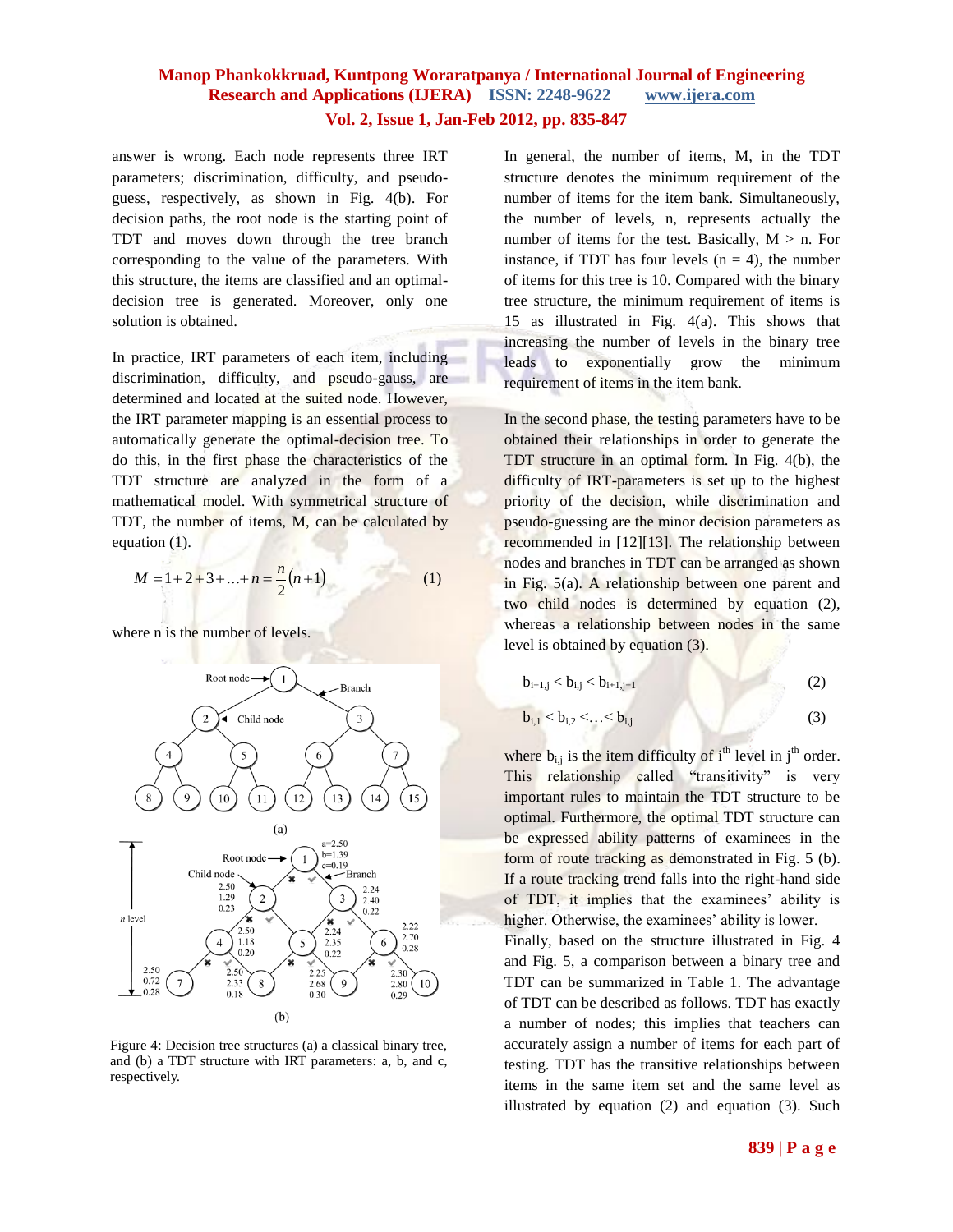## **Vol. 2, Issue 1, Jan-Feb 2012, pp. 835-847**

|                                           | <b>Binary Tree</b>                                       | TDT                         |
|-------------------------------------------|----------------------------------------------------------|-----------------------------|
| 1. A number of nodes                      | • $M=2n-1$ ( <i>n</i> : a number of levels<br>in a tree) | • $M = (n/2)(n+1)$          |
| 2. Parent's child nodes                   | • Zero, one, or two nodes                                | • Exactly two nodes         |
| 3. Node relationship in<br>the same level | • No relationship                                        | • Equation $(2)$            |
| 4. Node relationship in a tree            | • No relationship                                        | • Equation $(3)$            |
| 5. Ability pattern tracking               | • Implicit pattern tracking                              | • Explicit pattern tracking |
| 6. Node arrangement                       | • Multi-solution                                         | • Only one solution         |

Table 1 A comparison of classical binary tree and TDT structures

relationships lead to generating the optimal tree. Moreover, TDT expresses the route of ability pattern tracking helping teachers analyze and evaluate students' ability. Finally, TDT has only one optimal solution in classifying the items to each node. It is summarized that TDT is able to overcome some disadvantages and provide most appropriate structure for decision trees. For these reasons, TDT is appropriate for item classification module in the CAT service.

Unfortunately, when the number of nodes in the TDT structure is increasing, the item classification takes more computational time. Thus this paper overcomes this drawback by dividing the larger TDT into the smaller TDTs based on the multi-step decision [10]. As shown in Fig. 6, the larger triangle representing a TDT item set is divided into the smaller triangles with s levels as demonstrated in the right-hand side of the figure, such that l is a number of levels in the larger TDT and s is a number of portions. So, there are s portions. Each portion contains l/s sublevels. For instance, a test provides sixty items for students. In this case, such items can be divided into ten portions. Hence, each portion consists of six items in six sublevels. That is, the larger TDT item set is separated into the smaller TDT item sets. In this case, the minimum requirement of a number of items is reduced from 1830 ((60/2)(60+1)) to 210  $(6(6/2)(6+1))$ .

Normally, an item bank contains many item sets which are grouped by the item difficulty criterion as depicted in Fig. 7. Reducing a size of the larger TDT to a set of smaller TDTs also provides a variety of item sets. In Fig. 7, at the top of the sublevel, the item classification module can randomly retrieve one of the item sets (such as  $A$ ,  $B$ ,  $C$ , or  $D$ ) with the same difficulty level to construct completed TDT. Such random retrieval process repeatedly fulfills from the decision step 1 to the decision step 1. In each step,  $1/s$ items will be appended in the larger TDT set until the minimum number of items is fulfilled. Then, the completed item set is delivered to the CAT web application at the remote site. Not only does this improvement decrease the computational time of the larger number of TDT levels, but also retain the itemclassification accuracy. In addition, it makes the system available to generate the various patterns of item sets while the difficulty level of the item set is unchanged. In this case, the different patterns of item sets are generated by equation (4).



Figure 5: (a) A relationship between nodes and branches in the form of difficulty parameters and (b) ability patterns.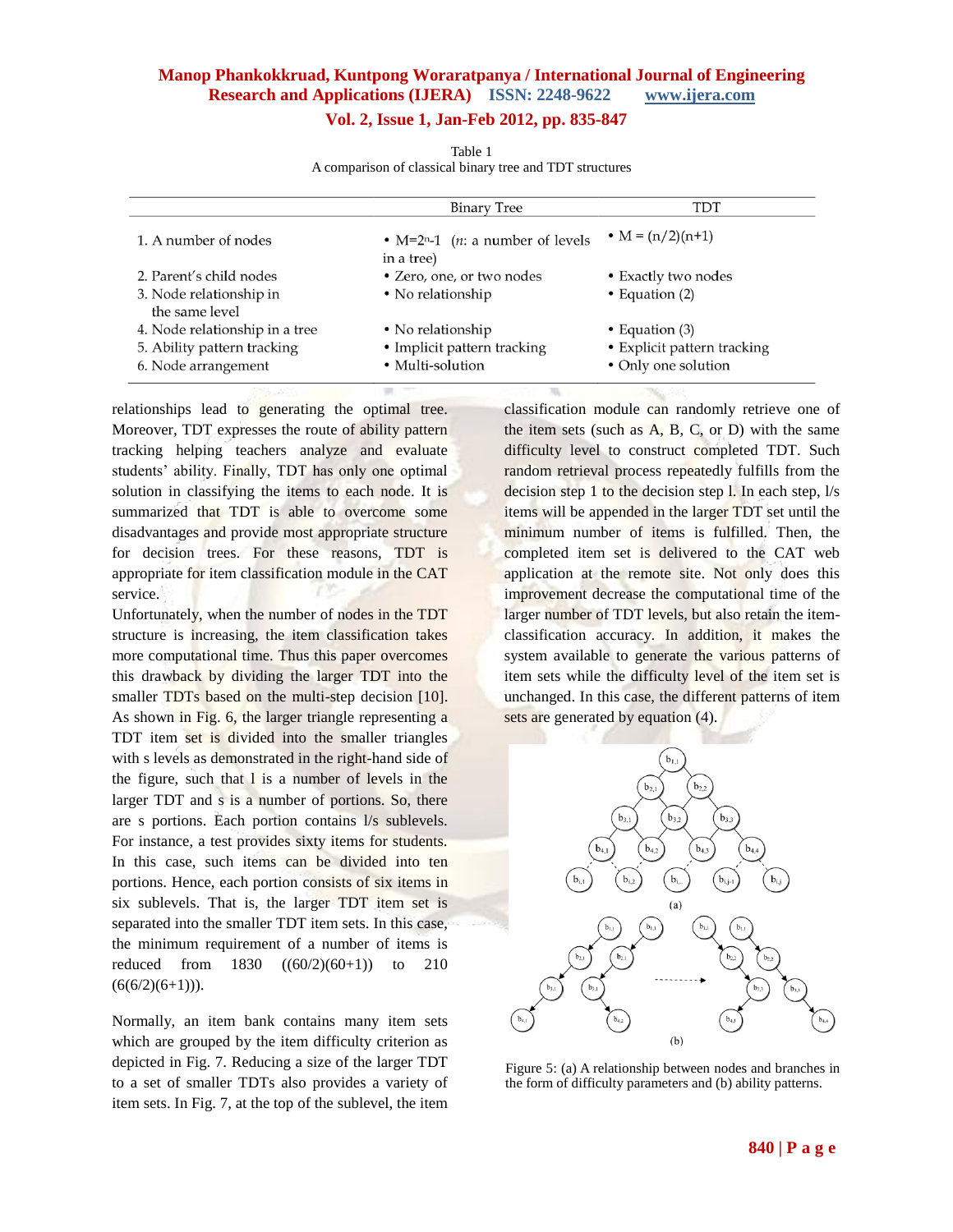**Vol. 2, Issue 1, Jan-Feb 2012, pp. 835-847**



Figure 6: A larger TDT structure, represented with a triangle shape, divided into the smaller TDTs.

 $P = T_1 \times T_2 \times T_3 \times \ldots \times T_m$  (4)

where  $T_1, T_2, T_3, \ldots, T_m$  are the number of item sets.

#### **3.1.2 GAs procedure**

The role of a GAs procedure in the proposed scheme is an intelligent item-classification for automatically gene-rating an optimal-decision tree. The GAs procedure transforms the classification problems to a mathematical model and represents a solution in a various size of trees. The standard GAs operation consists of chromosome encoding, fitness evaluation, selection, crossover, and mutation. The overall operation flowchart of the GAs is shown in Fig. 8.

In general, the GAs procedure starts with an initial condition. The problem is identified and transformed into a chromosome structure. Such a transformation is called "process encoding". There are four methods for process encoding; permutation, binary, tree, and value encoding [14]. In this research, the permutation encoding is a suitable method for directly encoding item IDs into a chromosome structure. The outcomes of the permutation encoding are called "integer chromosomes". Each chromosome is encoded with item IDs for constructing a set of items as shown in Fig. 9(a). These item IDs are randomly generated a set of chromosomes. Such chromosomes are called "population". Then, a pair of chromosomes in population is regenerated the new offspring by a crossover operator. In this paper, a two-point crossover operator is used, since it can provide more disruptive than a one-point crossover as illustrated in Fig. 9(b). This operation yields a new population that inherits the best feature from the previous population. The mutation operator is applied to create random changes in various chromosomes. A simple way to



Figure 7: Various item-set generations.

achieve a mutation is alternating one or more chromosomes. Here, the swap mutation method is used as depicted in Fig. 9(c). A swap mutation is used for interchanging the item IDs in the chromosomes designed for an integer chromosome structure [15]. Finally, the selection operator is applied to the mutation chromosomes. The chromosome with a high fitness value is selected to be alive in the next generation. Otherwise, it is eliminated. A Roulette wheel selection is an approach to generate a chance of selecting a chromosome to be the parent in the next generation [16]. This chance is directly proportional to the parent's fitness. An example of this operation is shown in Fig. 9(d). The termination of GAs is defined by the lowest value of the cumulative fitness function. That is, if the difference of cumulative fitness value in equation (6) is lower than a threshold, the GAs is terminated. The stop-ping condition is based on the theoretical tendency of the cumulative fitness value as shown in Fig. 10.

The fitness function is important for a GAs termination. A score of each chromosome is determined by equation (4). This score indicates the probability of chromosomes to be alive. Thus, a Hamiltonian cycle method [17] is applied to a pair of nodes to obtain the fitness value, f<sub>i</sub>. Then the cumulative value of fitness function, F, is calculated by equation (6).

$$
f_i = \sqrt{W_a(a_i - a_i)^2 + W_b(b_i - b_i)^2 + W_c(c_i - c_i)^2}
$$
 (5)

where a, b, and c denote the discrimination, difficulty, pseudo-guessing parameters of items, and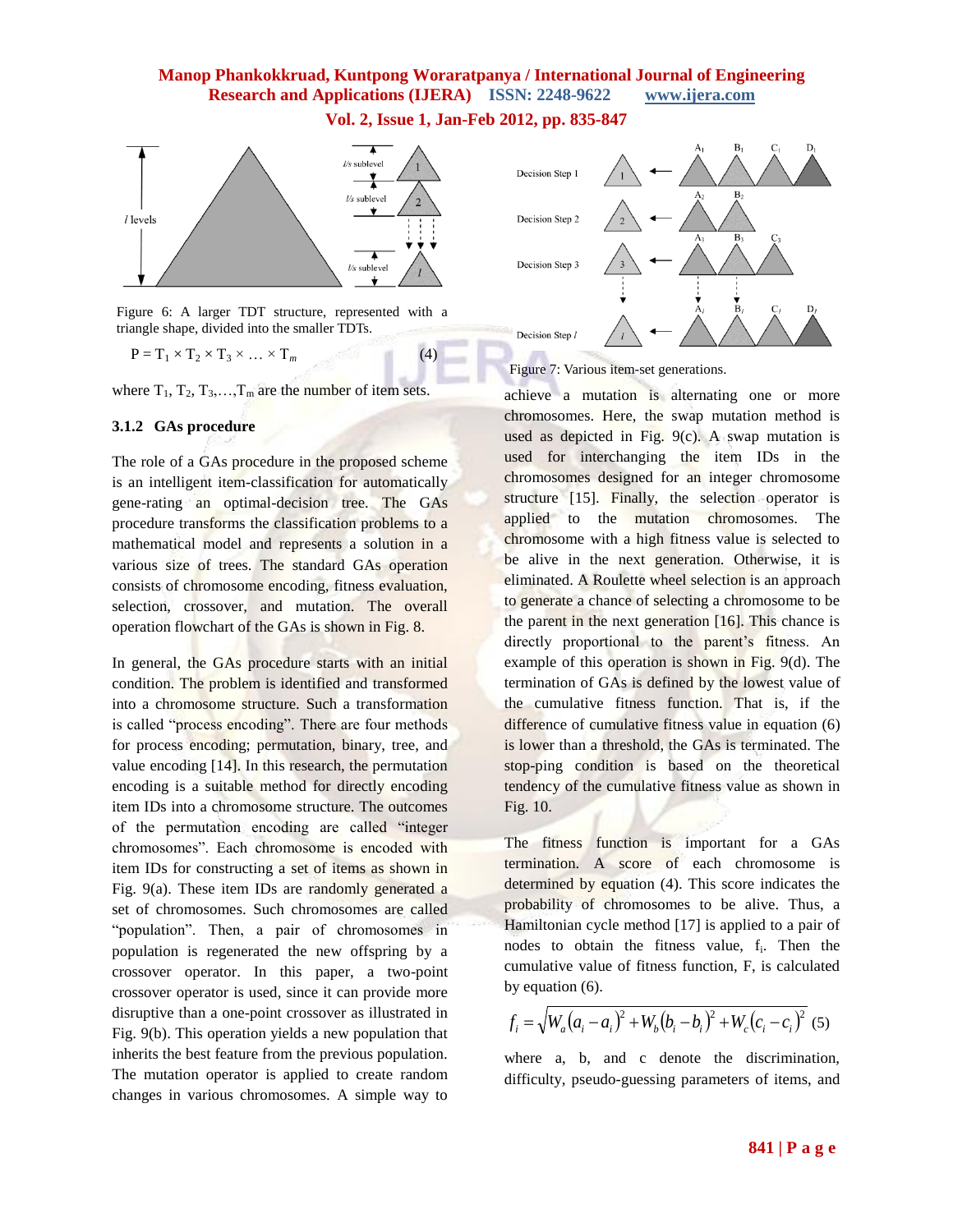**Vol. 2, Issue 1, Jan-Feb 2012, pp. 835-847**





Figure 9: Operations of a GA procedure (a) genetic permutation encoding, (b) two-point crossover, (c) mutation, and (d) selection.







Figure 11: Mapping of a chromosome solution to a TDT structure.

chromosome is mapped to each node as depicted in Fig.11. The top item ID of the solution chromosome is mapped to the top-left node of TDT, and the next item IDs are consecutively matched to the next nodes. This result is the optimal TDT generation. Although the TDT rules and GAs procedure are successfully developed to classify the items, a method to deliver the TDT item set to a CAT web application is required. Thus the most important phase is the designing of service-oriented architecture (SOA) for web services. All designing phases are described in next subsection.

#### **3.2 Service-oriented architecture design**

An SOA design is a process that transforms the item's data structure to services. In this paper, such

Figure 8: A flowchart of a GAs procedure.

 $w_a$ ,  $w_b$ , and  $w_c$  are weighting factors of item parameters, a, b, and c, respectively.

 $F = f_1 + f_2 + f_3 + \ldots + f_{n-1}$  (6)

where  $f_1$ ,  $f_2$ ,  $f_3$ , ...,  $f_{n-1}$  are the fitness value.

$$
\varepsilon = \mathbf{F}_{m-1} - \mathbf{F}_m \tag{7}
$$

where  $F_m$  is the cumulative fitness value of chromosome at m<sup>th</sup> generation and  $\varepsilon$  is the difference of cumulative fitness value at  $m<sup>th</sup>$  and  $(m-1)<sup>th</sup>$ generations. In equation (5), the weighting factors of discrimination, difficulty, and pseudo-guessing parameters are assigned by the priority order. In adaptive testing, the difficulty of items directly relates with the examinee ability, thus a weighting value of the difficulty parameter is set to greater than the others. The discrimination and pseudo-guessing parameters are lower priorities for the decision making, thereby defining them to be an equal weighting but less than that of the difficulty parameter.

The outcome of the terminated operation is a solution chromosome consisting of an item ID sequence of an item set. The chromosome length is equal to the number of nodes of TDT. Then the solution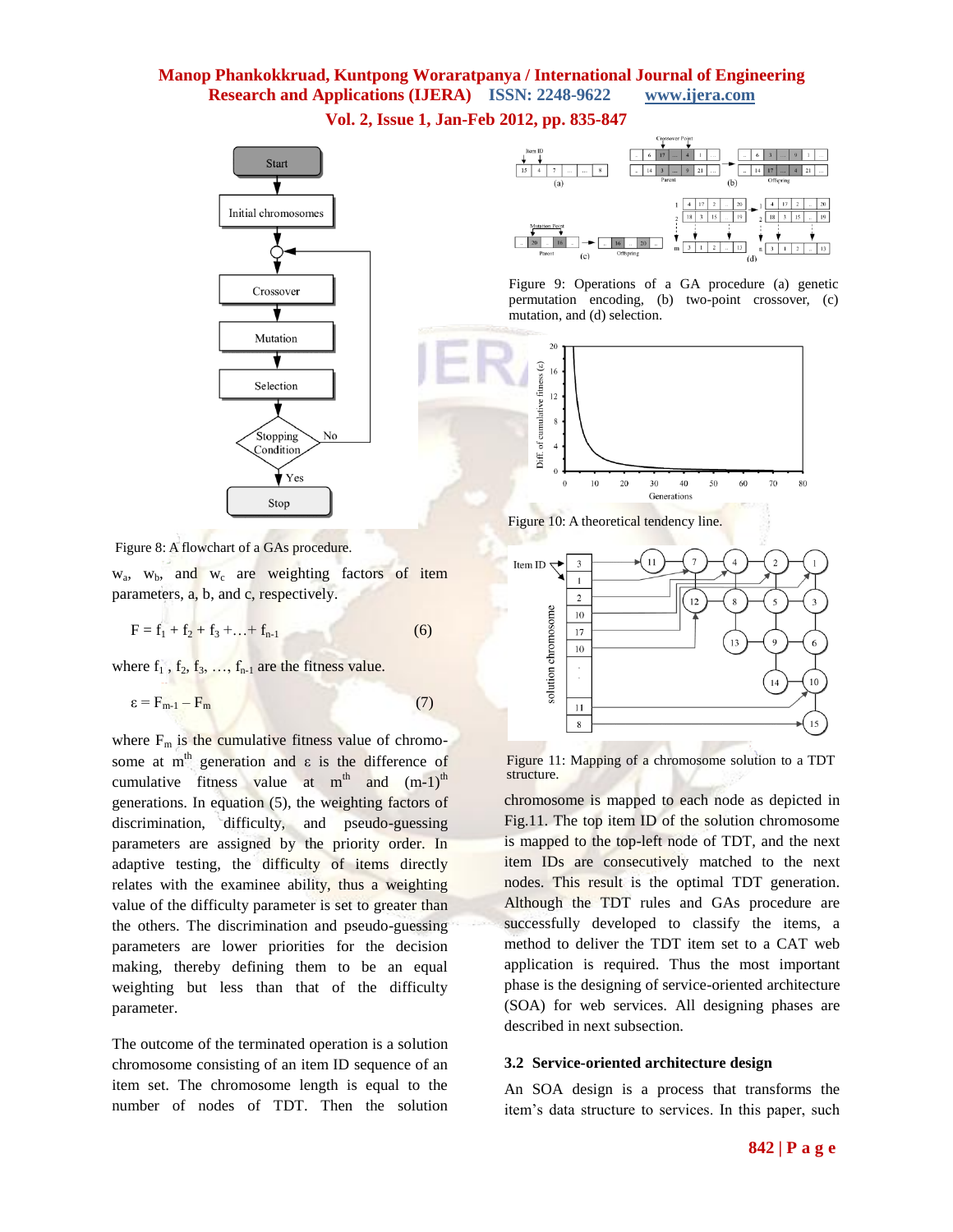services provide some essential data for CAT web applications and for student's assessments. Such services also use to transfer the items from the item bank to the CAT web application [18]. Here, the item data structure is ex-pressed in an XML schema developed according to the standards [19]. The designing process starts with defining the data structure of an item bank database. This database uses a basic data structure for testing parameters, including questions, multiple choices, answers, and IRT parameters. These testing parameters are defined as XML elements, where CA, CB, CC, and CD are the multiple-choice, QUE is the question, and QANS is the answer, as shown in Table 2, where IA, IB, and IC denote discrimination, difficulty, and pseudoguess of the IRT parameters, respectively.

An SOAP message is encoded in an XML format that is defined as a specification for an XML-based distributed computing infrastructure. The SOAP message is described a framework and endpoint. In order to test the service and exchange messages between servers, the SOAP messages and responses are created.

In order for CAT web application to be able to access the services, it is necessary to provide the Web Services Description Language (WSDL) description, which is used to syntactically describe the functionality of web services. In addition, WSDL uses XML elements to describe a network service. An XML schema, SOAP message, and WSDL of Web service were described in [18].

Table 2 A data structure of an item set

| Description               | Data type |  |  |  |
|---------------------------|-----------|--|--|--|
| Item index                | Number    |  |  |  |
| Question                  | String    |  |  |  |
| Choice A                  | String    |  |  |  |
| Choice B                  | String    |  |  |  |
| Choice C                  | String    |  |  |  |
| Choice D                  | String    |  |  |  |
| Answer                    | String    |  |  |  |
| <b>IRT</b> Discrimination | Single    |  |  |  |
| <b>IRT</b> Difficulty     | Single    |  |  |  |
| <b>IRT</b> Pseudo-guess   | Single    |  |  |  |
|                           |           |  |  |  |

#### **IV. SIMULATION SYSTEM**

In order to evaluate the proposed scheme, the simulation system is conducted using MySQL Server database, PHP, and conventional SOAP web service. The MySQL server is set up as the database, since it is the world's popular database system designed for speed, power, precision, fully compatible with PHP, and free. The web service and CAT web application are developed by using a general software architecture principle based on the instructional system design (ISD) model, which is an industry standard for instructional design of educational applications [20]. Additionally, items, test data from the Computer Networking Test, are calibrated by experts and are stored in the item bank with IRT parameters.

In Fig. 12, the simulation system is set up as follows. First, the SOAP web service is developed by PHP and hosted on the web server operating on Linux operating system and Apache web server. The item bank is managed and stored in the MySQL server database. Second, the web server operates on Windows 7 and IIS web server for supporting the CAT web application developed by PHP. It differs



Figure 12: Overall architecture of a simulation system.



Figure 13: An experimental tendency line.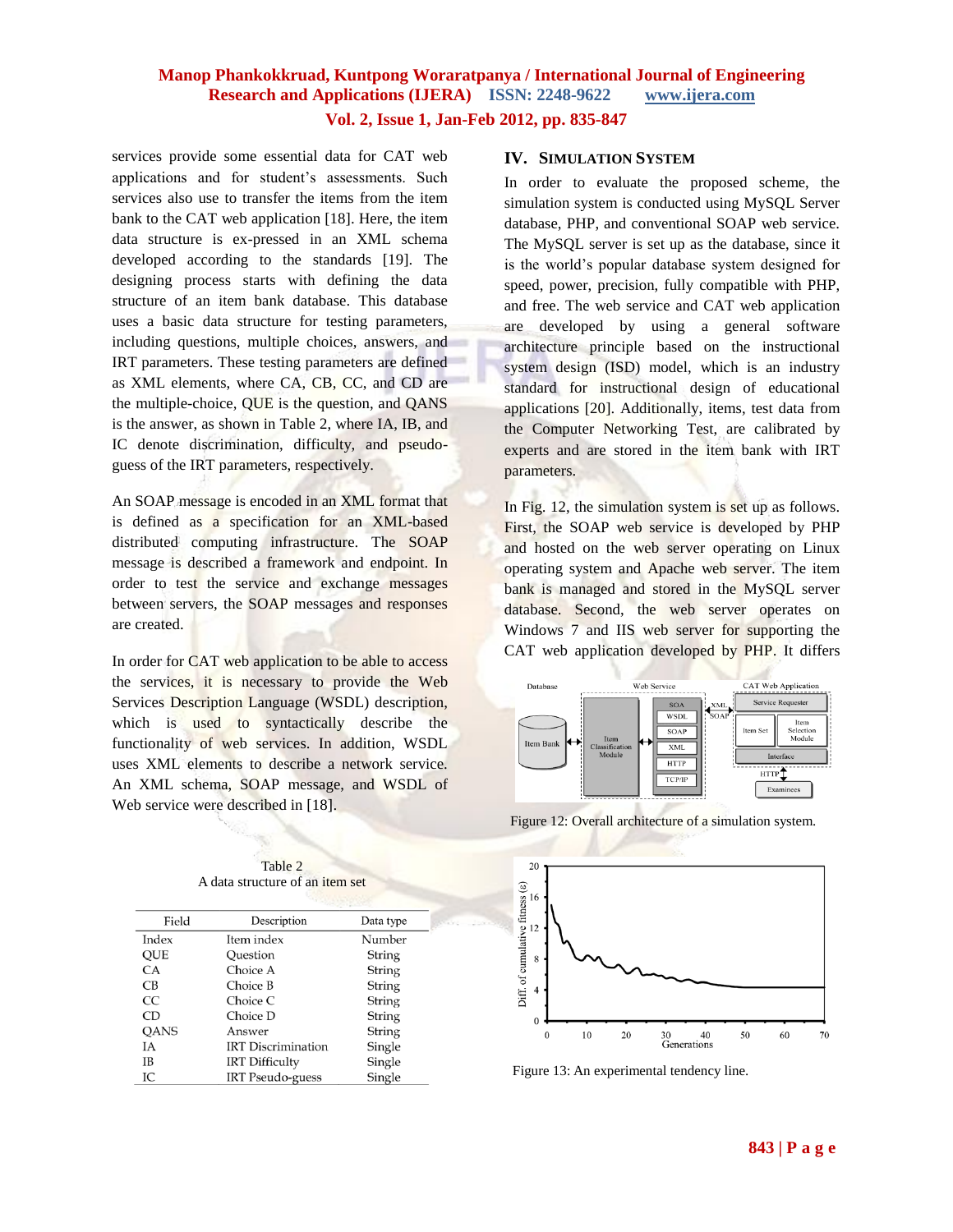#### **Vol. 2, Issue 1, Jan-Feb 2012, pp. 835-847**

| Parameters                                                                                                                                                                                                                                  | Value(s)                                                                                                                                                                                                                                                                                                                                                                                                                                                                                                                               |
|---------------------------------------------------------------------------------------------------------------------------------------------------------------------------------------------------------------------------------------------|----------------------------------------------------------------------------------------------------------------------------------------------------------------------------------------------------------------------------------------------------------------------------------------------------------------------------------------------------------------------------------------------------------------------------------------------------------------------------------------------------------------------------------------|
| Population size                                                                                                                                                                                                                             | 5000                                                                                                                                                                                                                                                                                                                                                                                                                                                                                                                                   |
| Chromosome length                                                                                                                                                                                                                           | 21                                                                                                                                                                                                                                                                                                                                                                                                                                                                                                                                     |
| Cross over rate                                                                                                                                                                                                                             | 0.8                                                                                                                                                                                                                                                                                                                                                                                                                                                                                                                                    |
| Mutation rate                                                                                                                                                                                                                               | 0.001                                                                                                                                                                                                                                                                                                                                                                                                                                                                                                                                  |
| Weighting Factors                                                                                                                                                                                                                           | $W_a = 0.25$ ; $W_b = 0.5$ ; $W_c = 0.25$                                                                                                                                                                                                                                                                                                                                                                                                                                                                                              |
| A2<br>1.18<br>A3<br>2.50<br>0.20<br>0.72<br>A <sub>4</sub><br>B <sub>3</sub><br>2.50<br>0.28<br>0.01<br>2.26<br><b>B4</b><br>A5<br>2.50<br>2.50<br>0.22<br>0.21<br>2.22<br>$-1.34$<br><b>B5</b><br>C4<br>A6<br>2.41<br>1.50<br>0.22<br>0.30 | 1.39<br>A1<br>$b=1.39$<br>2.50<br>A1<br>$a=2.50$<br>0.19<br>2.40<br>1.29<br>$c=0.19$<br>2.24<br>B1<br>2.50<br>0.22<br>0.23<br>2.70<br>2.35<br>2.22<br>B2<br>C1<br>2.24<br>0.28<br>0.22<br>2.80<br>2.33<br>2.68<br>2.30<br>C2<br>D1<br>2.50<br>2.25<br>0.29<br>0.18<br>0.30<br>2.98<br>2.55<br>2.75<br>2.29<br>D <sub>2</sub><br>E1<br>C <sub>3</sub><br>2.25<br>2.22<br>0.29<br>0.30<br>0.28<br>3.00<br>2.87<br>2.48<br>2.73<br>E <sub>2</sub><br>D <sub>3</sub><br>F1<br>2.30<br>2.31<br>2.22<br>2.50<br>0.29<br>0.28<br>0.18<br>0.28 |
|                                                                                                                                                                                                                                             | Figure 14: A six-level standard pattern of a TDT diagram.                                                                                                                                                                                                                                                                                                                                                                                                                                                                              |
|                                                                                                                                                                                                                                             |                                                                                                                                                                                                                                                                                                                                                                                                                                                                                                                                        |

Table 3 The GA parameters





Figure 15: A multi-step decision diagram for 30 items of testing.

from the first web server in that there is no database on this web server.

Fig. 12 shows overall architecture of the simulation sys-tem. The principal components are composed of data storage, a web service, and a CAT web application. The data storage is a database that stores items with IRT parameters; it is called "Item Bank". The web service is developed by using the standard SOAP. It contains an item classification module and supplement components, i.e., TDT and GAs procedure, which are developed by PHP. The items are classified into item sets for the request of connected applications. The web service also comprises of the supplement components; WSDL, XML, TCP/IP, HTTP, SOAP, and UDDI. These components are used to transfer the data from a web service to other applications. Both data storage and web services are hosted on the same server. Finally, A CAT web application, an online assessment, is developed by PHP and HTML. It has two main functions; adaptive testing module and user interface. The adaptive testing module controls the testing

Table 4 Experimental results of transitive relationships of difficulty parameters

| Level                                           |                    | Difficulty parameter in the same level               |           |    |  |
|-------------------------------------------------|--------------------|------------------------------------------------------|-----------|----|--|
| 1                                               | 1.39               |                                                      |           |    |  |
| $\overline{2}$                                  | 1.29 < 2.40        |                                                      |           |    |  |
| 3                                               | 1.18 < 2.35 < 2.70 |                                                      |           |    |  |
| $\overline{4}$                                  |                    | 0.72 < 2.33 < 2.68 < 2.80                            |           |    |  |
| 5                                               |                    | $0.01 \le 2.26 \le 2.55 \le 2.75 \le 2.98$           |           |    |  |
| 6                                               |                    | $-1.34 \le 2.22 \le 2.48 \le 2.73 \le 2.87 \le 3.00$ |           |    |  |
| 800<br>600<br>Time (Milliseconds)<br>400<br>200 |                    | Fuzzy                                                | MMM<br>GA |    |  |
| $\Omega$<br>$\theta$                            | 20                 | 40                                                   | 60        | 80 |  |



A number of item sets

process whereas the user interface interacts with the students.

#### **V. RESULTS AND DISCUSSION**

In this section, the simulation system is evaluated its performance both an item classification module and a web service. The item classification module is tested in terms of classification accuracy and computational time, whereas the web service is evaluated in two cases, the interoperability and efficiency. The interoperability is tested the accuracy of the interconnection data, while the efficiency is tested the speed of communication by measuring a response time. All parameters are defined as the following subsections in order to evaluate the proposed system.

#### **5.1 Item classification module testing**

In order to test the item classification module, the TDT classification rule and GAs procedure are precisely verified step-by-step. In this experiment, all parameters of GAs procedure are set up as recommended in [17] and exhibited in Table 3. The GAs procedure is carried out by three parameters; population size, crossover rate, and mutation rate. The efficiency in solving the item classification problem depends on IRT-parameters. Hence, the weighting factors of IRT-parameters are set up as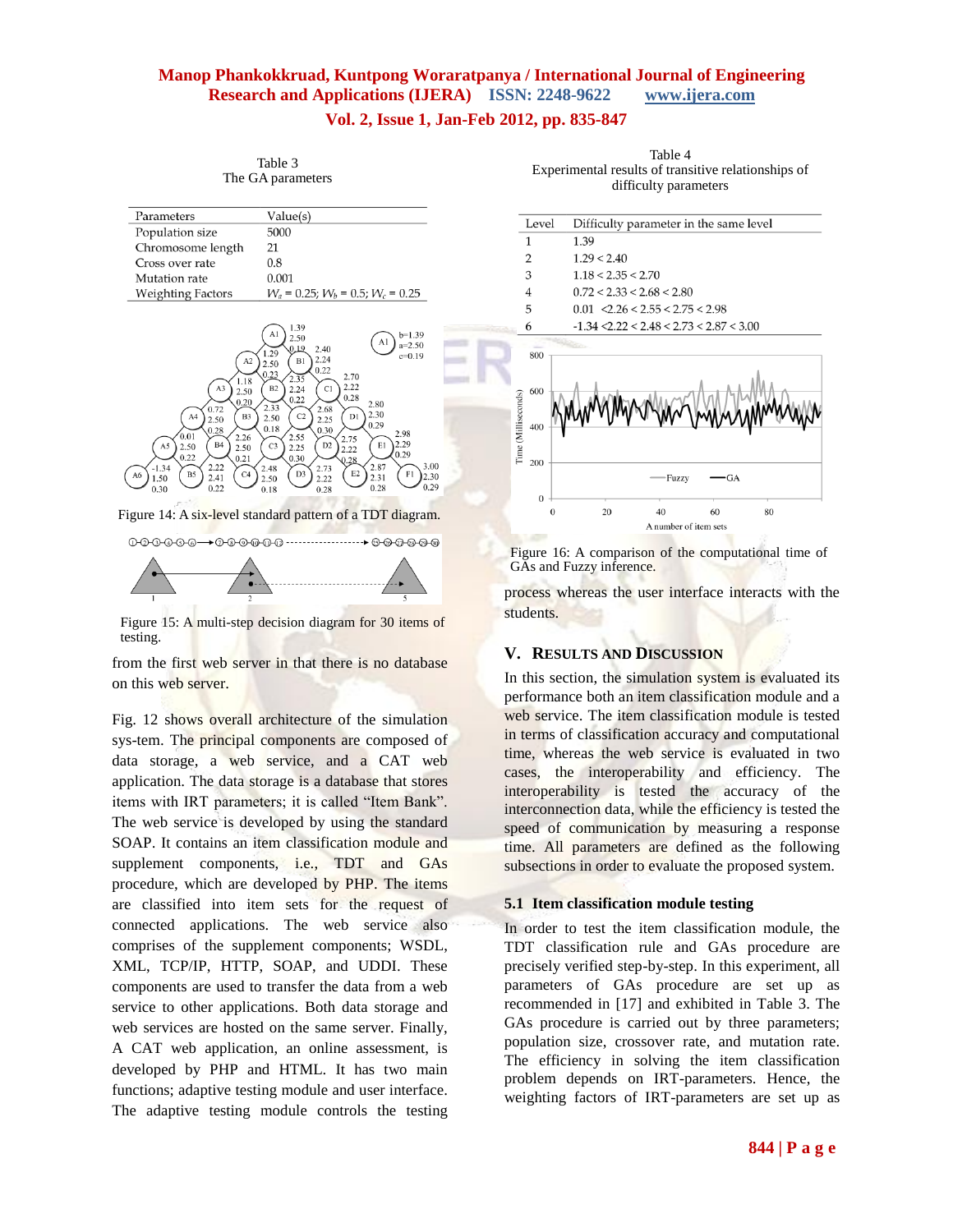**Vol. 2, Issue 1, Jan-Feb 2012, pp. 835-847**

Table 5 A performance comparison between GAs and fuzzy inference

| Method | Accuracy | Average Com-<br>putational Time<br>(msec) | Flexibility |
|--------|----------|-------------------------------------------|-------------|
| GAs    | 100%     | 473                                       | Variant     |
| Fuzzy  | 100%     | 537                                       | Invariant   |

| Table 6                                               |
|-------------------------------------------------------|
| A part of the first five service response times       |
| (milliseconds) and message size (bytes) of string and |
| integer                                               |
|                                                       |

| Number | Message Size<br>(bytes) |         | Time (msec) |         |
|--------|-------------------------|---------|-------------|---------|
|        | String                  | Integer | String      | Integer |
|        | 916                     | 3       | 677         | 473     |
| 2      | 929                     | З       | 684         | 464     |
| 3      | 886                     | 3       | 679         | 459     |
|        | 874                     |         | 692         | 496     |
| 5      | 948                     |         | 710         | 469     |

shown in Table 3. Based on 34 item sets for test-set data, the GAs gives the results as it terminates. It is found that fitness values carry on the theoretical tendency line as illustrated in Fig. 13. The total number of evolved generations is 70. The initial fitness value is 14.95 and the optimal fitness value is 4.34. The result of cumulative fitness difference is consistent with the theoretical tendency line.

From this experiment, when compared with the 6 level standard pattern in Fig. 14, an every node is located at the right position. Furthermore, the accuracy of the item classification is proven by TDT rules in equation (3). That is, the transitive relationship of the difficulty parameter between nodes in the same level. Table 4 shows the transitive relationship of the difficulty parameters in each level of TDT.

In addition, the efficiency of GAs procedure is evaluated by comparing with the fuzzy inference method [20]. The accuracy is tested by inspecting the classified items set. GAs and fuzzy methods give the same results as shown in Table 5; however, by varying the number of items, which directly relates with the number of tree levels, the fuzzy inference is invariant to the change of the TDT level, whereas GAs is absolutely adjustable. In case of computational time, the larger TDT item set is equally divided into the smaller sets. This split makes a number of items in TDT's structure reducing, thus the computational time is decreased. For instance, a



Figure 17: Response time of string and integer for testing.

number of items in 30 levels of TDT are 465 items. It is reduced to 105 items in case of a 5-step decision as shown in Fig. 15. This performance is demonstrated in Fig. 16. Moreover, the multi-step decision method makes the system can randomly select another item set. This improvement not only can solve the increasing computational time in case of the larger number of TDT levels, but also can randomly provide the various item sets.

#### **5.2 Web service performance testing**

In case of web services, the simulation evaluation includes the interoperability and efficiency. For interoperability evaluation, it starts with the CAT web application sending the item request message to the web service via the Internet. When the web service receives the request message, it retrieves the items from the item bank database. Then, these items are classified by GAs procedure based on the TDT classification rules. The classified items are encapsulated in a XML format and sent back to the CAT web application. Finally, the CAT web application is used the received items in the adaptive testing process. This experiment is illustrated that the web service and CAT web application can interact with each other via the Internet and SOA works properly. The interoperability makes the items transferable from the item bank to the CAT web application. Furthermore, it leads to the items sharable and reusable in other applications.

For web service efficiency, the simulation evaluation focuses on the speed of network communication and the computational time of item classification module. Therefore, the critical factors of benchmarking are two different data types: integer data type and string data type, as described in [21]. The integer data type is used for testing the communication network speed,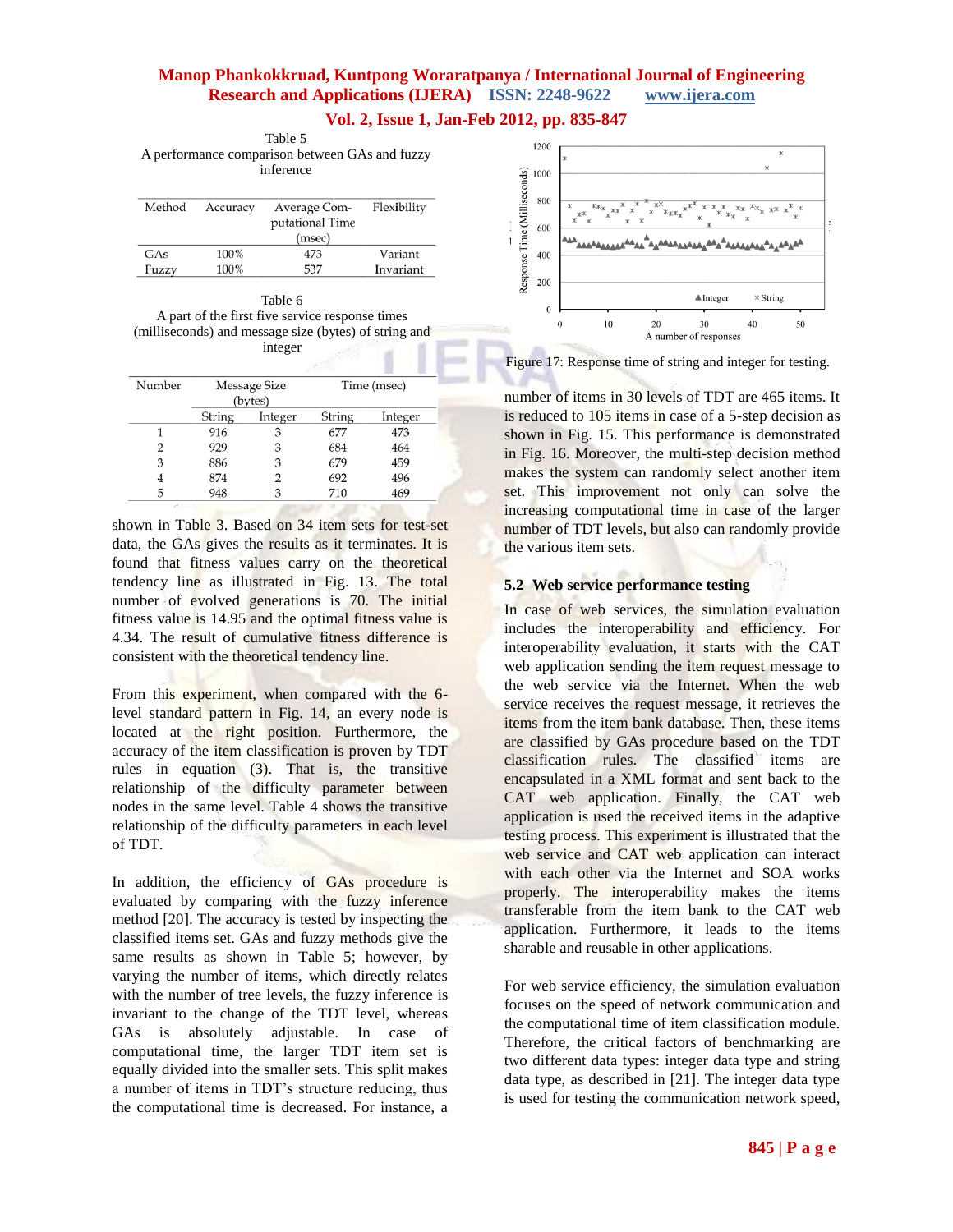#### **Vol. 2, Issue 1, Jan-Feb 2012, pp. 835-847**

whereas the string data type is used for testing a service that produces a message from the item bank. The communication network speed is easily measured with a response time of sending an integer data type as a service. However, in this experiment, the measurement focuses on the impact on GAs operation time processed by varying a number of items in a message. Hence, measuring the response time of the service request implies the summation of the communication network time, the transmission time of the item from database, and GAs operation time.

Table 6 shows the results of integers and strings for testing the communication network speed and the service response time. The evaluation measures the messages size in bytes and the message's response time in milliseconds. As shown in Fig. 17, the response time of integer is less than the response time of string. The gap between these response times is the GAs operation time. The less response time implies that the faster and higher performance of web services.

#### **VI. CONCLUSION AND FUTURE WORKS**

This paper proposes a noble CAT framework that sup-ports platform independence. The significant contribution of such a framework is developing a CAT system as a service. The proposed framework provides item banks and item selection modules of CAT systems to operate across different platforms of LMSs and servers. The item classification module is an important component that makes the service for CAT web application feasible. It connects to the item bank and manages the suitable item sets for the item selection module of the CAT web application. Based on this framework, the item classification module is designed and implemented by means of the TDT structure collaborating with GAs. It is found that the item classification module can provide important features for a service such as reducing the minimum requirements of item sets, supporting transitive relationships of adjacent nodes, explicating ability patterns of students, and providing only one solution of decision trees. Furthermore, in order to fulfill the requirement of the noble CAT framework, the interoperability is essential. The web service that is the best solution for the interoperability applies to the item classification module. Finally, the performance of the simulation system based on the noble CAT framework is evaluated in both the item classification

module and web service. The simulation results show that the item classification module can correctly classify the item sets based on TDT rules and GAs procedure, and the web service can make the item sets interoperable for delivering them to the CAT web application.

In future works, the item classification module will be improved for automatically adjusting the tree size in order to reduce a number of items, while the completed web services for LMSs will be extended to the large scale deployments by connecting to the multiple LMS servers in distributed locations and different kinds of LMSs.

#### **REFERENCES**

- [1] T. Hsieh, and B. Kuo, "Information-based Item Selection with Blocking Strategy based on a Bayesian network," Journal WSEAS Transactions on Information Science and Applications archive, 7(9), 2010, 1160-1169.
- [2] J.A. Collins, J.E. Geer, and S.X. Huang, "Adaptive Assessment Using Granularity Hierarchies and Bayesian Nets," ITS '96 Proceedings of the Third International Conference on Intelligent Tutoring Systems, 1996, 569–557.
- [3] M. Phankokkruad, and K. Woraratpanya, "An automated decision system for computer adaptive testing using genetic algorithms," The 9th ACIS international conference on software engineering, artificial intelligence, networking, and parallel/distributed computing (SNPD2008), 2008, 655-660.
- [4] J. H. Holland, "Adaptation in natural and artificial systems", MI: University of Michigan Press, 1975.
- [5] E. Millán, M. Trella, J. L. Pérez-de-la-Cruz, and R. Conejo, "Using Bayesian Networks in Computerized Adaptive Tests," Computers and Education in the 21st Century, 2000, 217–228.
- [6] P. Salcedo, M. Pinninghoff, and R. Contreras, "Computerized Adaptive Test and Item Response Theory on a Distance Education Platform," Lecture Notes in Computer Science, 3562, 2005, 613-621.
- [7] M.C. Desmarais, and X. Pu, "Computer adaptive testing: Comparison of a probabilistic network approach with item response theory," Proceedings of the 10th International Conference on User Modeling (UM'2005), 2005, 392-396.
- [8] T. C. Chen, and T.C. Hsu, "A GAs based approach for mining breast cancer pattern," Expert Systems with Applications, 30(4), 2006, 674-681.
- [9] D. R. Carvalho, A. A. Freitas, "A Hybrid Decision Tree/Genetic Algorithm Method for Data Mining", Information Science, 163(1-3), 2004, 13-35.